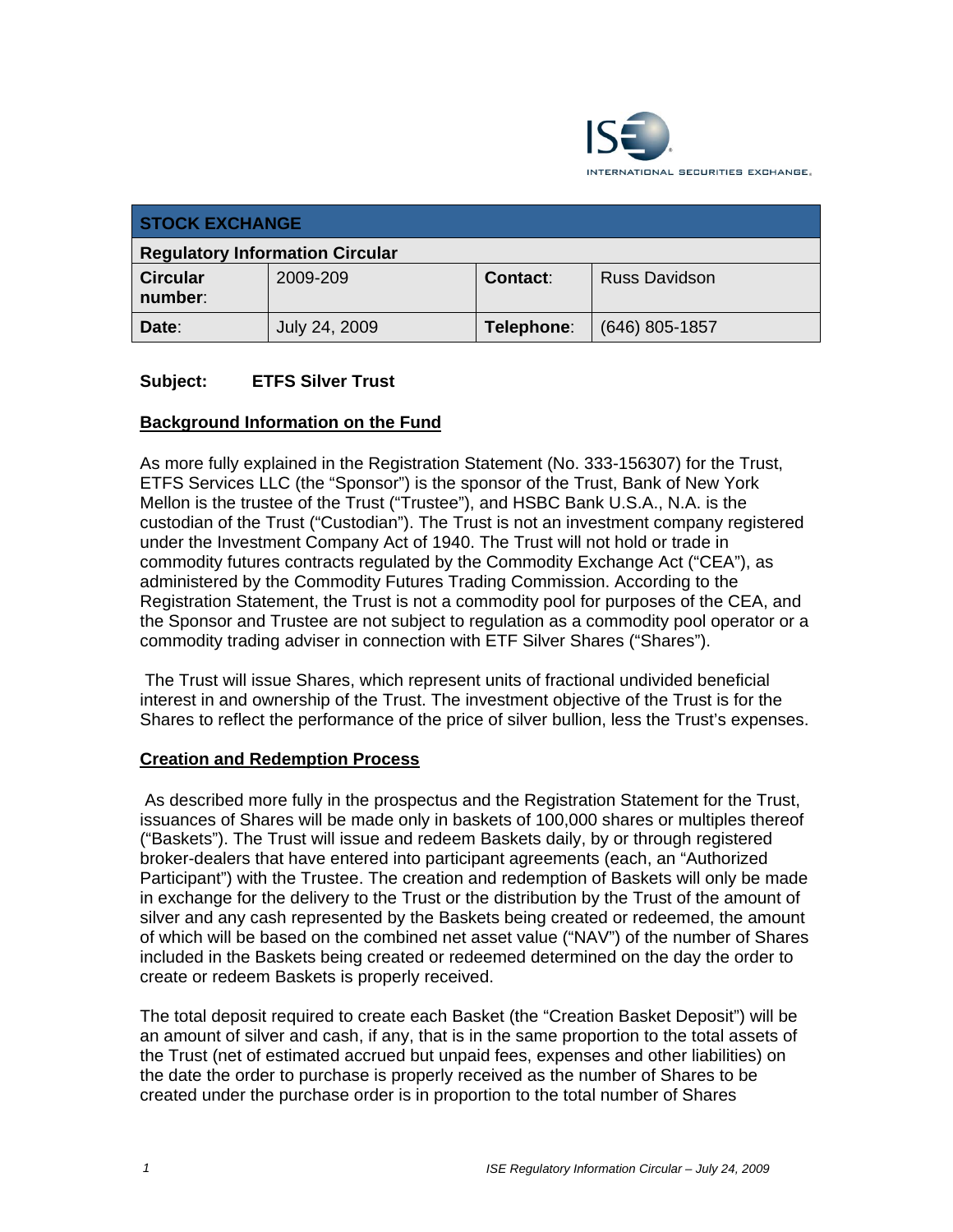outstanding on the date the order is received. The Sponsor anticipates that in the ordinary course of the Trust's operations a cash deposit will not be required for the creation of Baskets.

The amount of the required silver deposit is determined by dividing the number of ounces of silver held by the Trust by the number of Baskets outstanding, as adjusted for estimated accrued but unpaid fees and expenses, as described in the Registration Statement.

The Shares will not be individually redeemable but will only be redeemable in Basket size. To redeem, an Authorized Participant will be required to accumulate enough Shares to constitute a Basket (i.e., 100,000 Shares). Redeeming Authorized Participants will receive an allocation of silver to their accounts, in accordance with procedures set forth in the Registration Statement. Shares will be registered in book-entry form through DTC.

The Creation Basket Deposit necessary for the creation of a Basket will slightly diminish each day depending on the Trust's daily expense accrual and the market price of silver. The initial Creation Basket Deposit will be a specified number of ounces of silver (with each Share initially representing one ounce of silver). On each day that the Exchange is open for regular trading, The Bank of New York Mellon will adjust the quantity of silver constituting the Creation Basket Deposit as appropriate to reflect sales of silver needed for payment of the Sponsor's fee (which is similar to an expense ratio) and any extraordinary expenses or liabilities not assumed by the Sponsor. The Bank of New York Mellon will determine the Creation Basket Deposit for a given business day by subtracting the daily expense accrual from the previous day's total ounces of silver in the Trust and then dividing the number of Baskets outstanding.

The creation/redemption process in connection with the Shares is an in-kind exchange of silver for Shares, rather than an exchange of silver for cash. Except for the accrual of the Sponsor's fee or extraordinary expenses or liabilities, the process is based entirely on the delivery of silver in exchange for Shares. The Trust's prospectus and Registration Statement describe additional procedures and requirements that apply to creation and redemptions of Shares.

# **Valuation of Silver, Definition of Net Asset Value and Adjusted Net Asset Value ("ANAV")**

According to the Registration Statement, as of the London Fix on each day that the Exchange is open for regular trading or, if there is no London Fix on such day or the London Fix has not been announced by 12:00 noon New York time on such day, as of 12:00 noon New York time on such day (the "Evaluation Time"), the Trustee will evaluate the silver held by the Trust and determine both the ANAV and the NAV of the Trust.

At the Evaluation Time, the Trustee will value the Trust's silver on the basis of that day's London Fix or, if no London Fix is made on such day or has not been announced by the Evaluation Time, the next most recent London Fix determined prior to the Evaluation Time will be used, unless the Trustee, in consultation with the Sponsor, determines that such price is inappropriate as a basis for evaluation. In the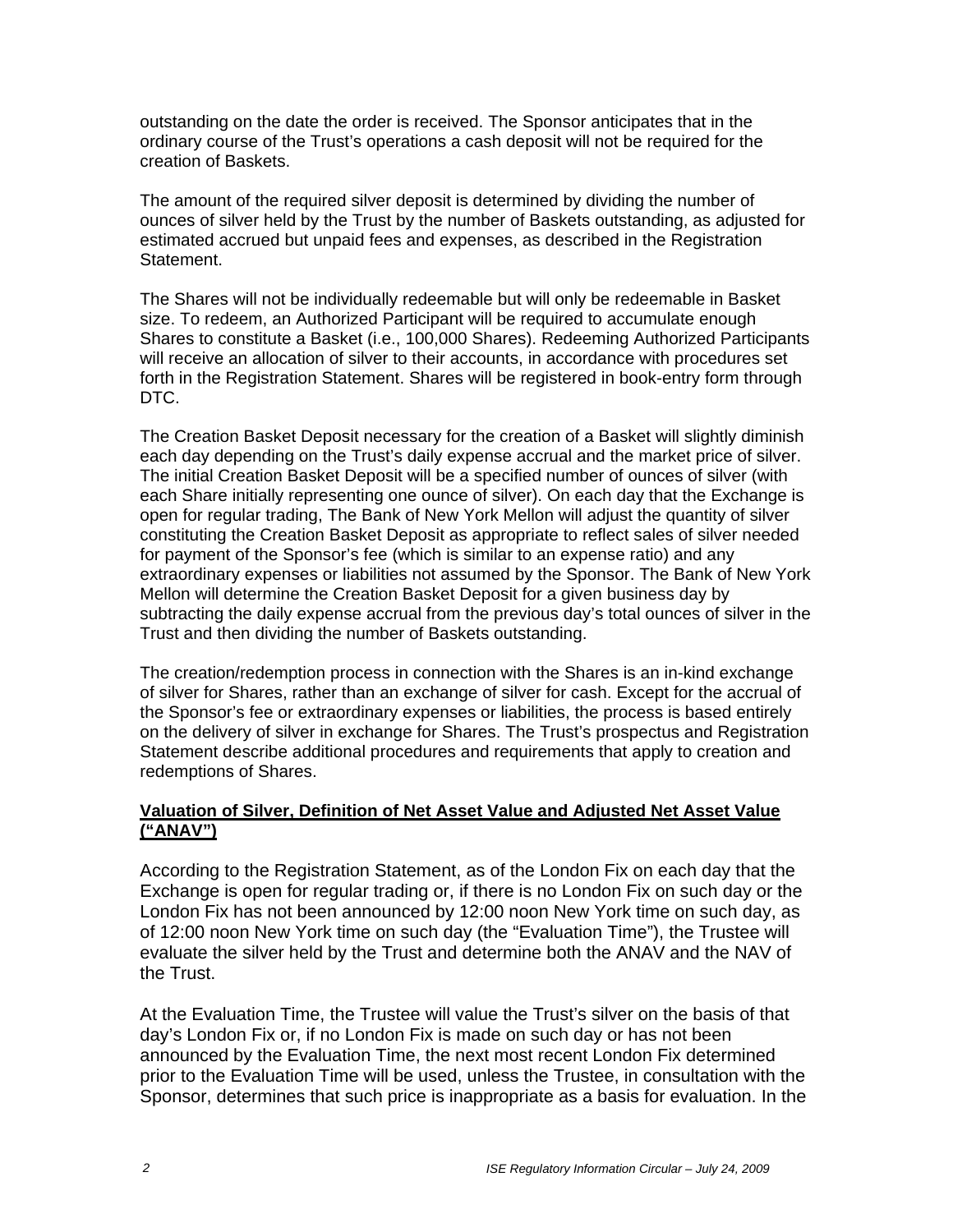event the Trustee and the Sponsor determine that the London Fix or last prior London Fix is not an appropriate basis for evaluation of the Trust's silver, they shall identify an alternative basis for such evaluation to be employed by the Trustee.

Once the value of the silver has been determined, the Trustee will subtract all estimated accrued but unpaid fees, expenses and other liabilities of the Trust from the total value of the silver and all other assets of the Trust (other than any amounts credited to the Trust's reserve account, if established). The resulting figure is the ANAV of the Trust. The ANAV of the Trust is used to compute the Sponsor's Fee.

To determine the Trust's NAV, the Trustee will subtract the amount of estimated accrued but unpaid fees computed by reference to the ANAV of the Trust and to the value of the silver held by the Trust from the ANAV of the Trust. The resulting figure is the NAV of the Trust. The Trustee will also determine the NAV per Share by dividing the NAV of the Trust by the number of the Shares outstanding as of the close of trading on the Exchange (which includes the net number of any Shares created or redeemed on such evaluation day).

Shortly after 4:00 p.m. E.T. each business day, the Trust will disseminate the NAV for the Shares and the Creation Basket Deposit (for orders properly placed by 4:00 during the day). The Creation Basket Deposit and NAV will be publicly available simultaneously to all market participants and will be communicated to all Authorized Participants via facsimile or electronic mail message and on the Trust's Web site.

The Trustee will calculate the NAV of the Trust once each trading day. In addition, the Trust will cause to be made available on a daily basis the required amount of silver to be deposited in connection with the issuance of Shares in Basket size.

The Depository Trust Company ("DTC") serves as securities depository for the Shares, which may be held only in book-entry form. Stock certificates will not be issued. DTC, or its nominee, is the record or registered owner of all outstanding shares of the Trust.

# **Dissemination of Indicative Trust Value**

In order to provide updated information relating to the Trust for use by investors, professionals, and Authorized Persons wishing to create or redeem Shares, the Exchange will disseminate through the facilities of CTA an updated Indicative Trust Value ("ITV"). The ITV will be disseminated on a per Share basis at least every 15 seconds during the Exchange's Core Trading Session (9:30 a.m. to 4:00 p.m. ET). The ITV will be calculated based on the amount of silver required for creations and redemptions and a price of silver derived from updated bids and offers indicative of the spot price of silver. The ITV on a per Share basis disseminated during the Exchange's Core Trading Session should not be viewed as a real time update of the NAV, which is calculated only once a day.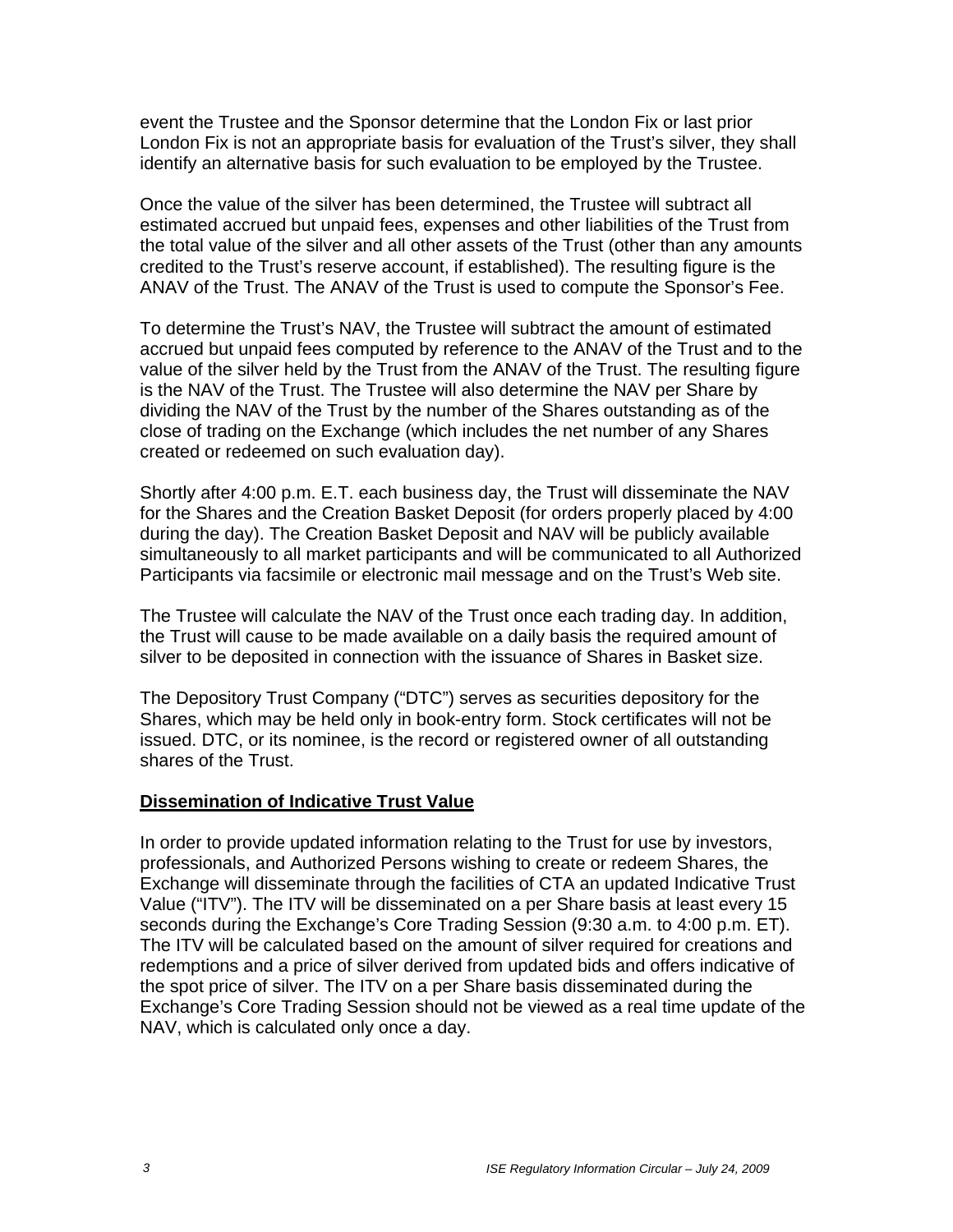# **Continuous Offering**

The Trust will issue Shares in Baskets to Authorized Participants in exchange for deposits of silver on a continuous basis. The Trust will not issue fractions of a Basket. Because new Shares can be created and issued on an ongoing basis, at any point during the life of the Trust, a "distribution," as such term is used in the Securities Act, will be occurring. Broker-dealers and other persons are cautioned that some of their activities will result in their being deemed participants in a distribution in a manner which would render them statutory underwriters and subject them to the prospectus-delivery and liability provisions of the Securities Act. For example, a broker-dealer firm or its client will be deemed a statutory underwriter if it purchases a Basket from the Trust, breaks the Basket down into the constituent Shares and sells the Shares directly to its customers; or if it chooses to couple the creation of a supply of new Shares with an active selling effort involving solicitation of secondary market demand for the Shares. A determination of whether a particular market participant is an underwriter must take into account all the facts and circumstances pertaining to the activities of the broker-dealer or its client in the particular case, and the examples mentioned above should not be considered a complete description of all the activities that could lead to designation as an underwriter.

Dealers that are not "underwriters" but are participating in a distribution (as contrasted to ordinary secondary trading transactions), and thus dealing with Shares that are part of an "unsold allotment" within the meaning of Section 4(3)(C) of the Securities Act, would be unable to take advantage of the prospectus-delivery exemption provided by Section 4(3) of the Securities Act.

# **Availability of Information Regarding the Underlying Silver**

Investors may obtain on a 24-hour basis silver pricing information based on the spot price of an ounce of silver from various financial information service providers, such as Reuters and Bloomberg. In addition, the daily London silver fix is also disseminated by various market data vendors and is available from the LBMA's Web site. Reuters and Bloomberg provide at no charge on their Web sites delayed information regarding the spot price of silver and last sale prices of silver futures contracts and related options, as well as information about news and developments in the silver market. Reuters and Bloomberg also offer a professional service to subscribers for a fee that provides information on silver prices directly from market participants. Complete real-time data for silver futures contracts and options prices traded on the COMEX is available by subscription from Reuters and Bloomberg and also on a delayed basis free of charge on the NYMEX Web site at http://www.nymex.com. There are a variety of other public Web sites providing information on silver, ranging from those specializing in precious metals to sites maintained by major newspapers. Current silver spot prices are also generally available with bid/ask spreads from silver bullion dealers.

There is no regulated source of last sale information regarding physical silver.

The SEC has no jurisdiction over the trading of silver as a physical commodity. The CFTC has regulatory jurisdiction over the trading of silver futures contracts and options on silver futures contracts.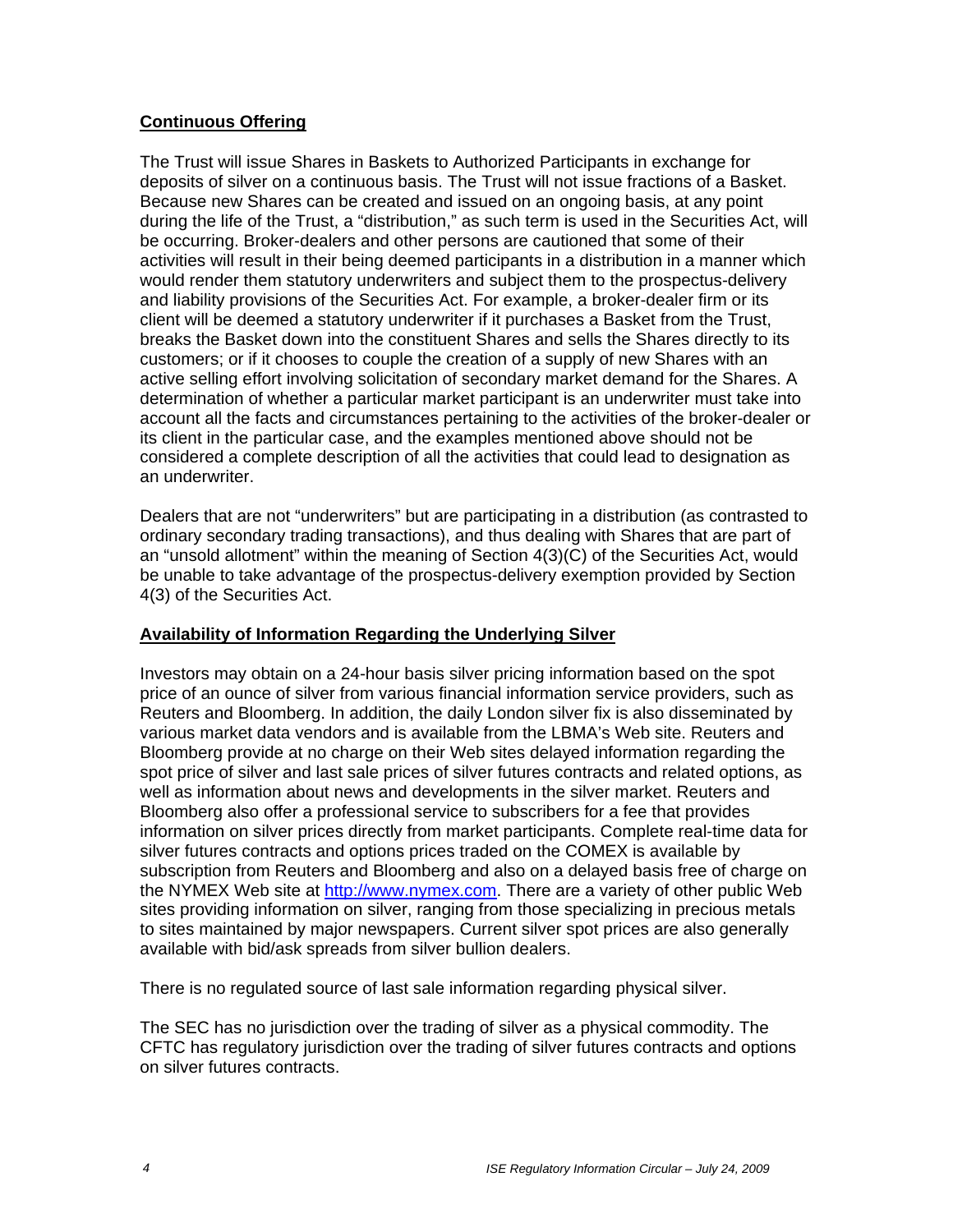### **Sponsor Fees**

Fees are paid to the Sponsor as compensation for services performed under the Trust Agreement and for services performed in connection with maintaining the Trust's administrative and marketing expenses incurred by the Trust: the Trustee's fee and outof-pocket expenses, the custodian's fee and reimbursement of the custodian expenses, NYSE Arca listing fees, SEC registration fees, printing and mailing costs, audit fees and expenses, and up to \$100,000 per annum in legal fees and expenses. The Sponsor's Fee will accrue daily at an annualized rate equal to 0.45% of the adjusted net asset value ("ANAV") of the Trust and will be payable monthly in silver, in arrears. The Sponsor, from time to time, may temporarily waive all or a portion of the Sponsor's Fee at its discretion for a stated period of time. Presently, the Sponsor intends to waive a portion of its fee and reduce the Sponsor's Fee to 0.30% for the first year of the Trust's operations beginning on the Trust's inception date and ending on July 24, 2010. After July 24, 2010, the Sponsor may renew its fee waiver, waive a larger or smaller portion of its fee or not renew its fee waiver.

If the Sponsor does not continue its partial fee waiver after July 24, 2010, the full Sponsor's Fee will accrue and be paid to the Sponsor for subsequent periods. The Sponsor is under no obligation to continue to waive of all or part of the Sponsor's Fee after the fixed end date of its waiver.

The Trust is subject to various other fees and expenses described in the Registration **Statement** 

### **Investment Risks**

Equity Electronic Access Members ("Equity EAMs") are referred to the Trust's prospectus and Registration Statement for a description of risks associated with an investment in the Shares of the Trust. Among the risks described in the Registration Statement are the following:

The value of the Shares relates directly to the value of the silver held by the Trust and fluctuations in the price of silver could materially adversely affect an investment in the Shares.

The Shares may trade at a price which is at, above or below the NAV per Share and any discount or premium in the trading price relative to the NAV per Share may widen as a result of non-concurrent trading hours between the ISE and London and Commodity Exchange, Inc., a subsidiary of New York Mercantile Exchange, Inc. (COMEX).

Purchasing activity in the silver market associated with the purchase of Baskets from the Trust may cause a temporary increase in the price of silver. This increase may adversely affect an investment in the Shares.

Shareholders will not have the protections associated with ownership of shares in an investment company registered under the Investment Company Act of 1940 or the protections afforded by the Commodity Exchange Act of 1936.

The liquidity of the Shares may also be affected by the withdrawal from participation of one or more Authorized Participants.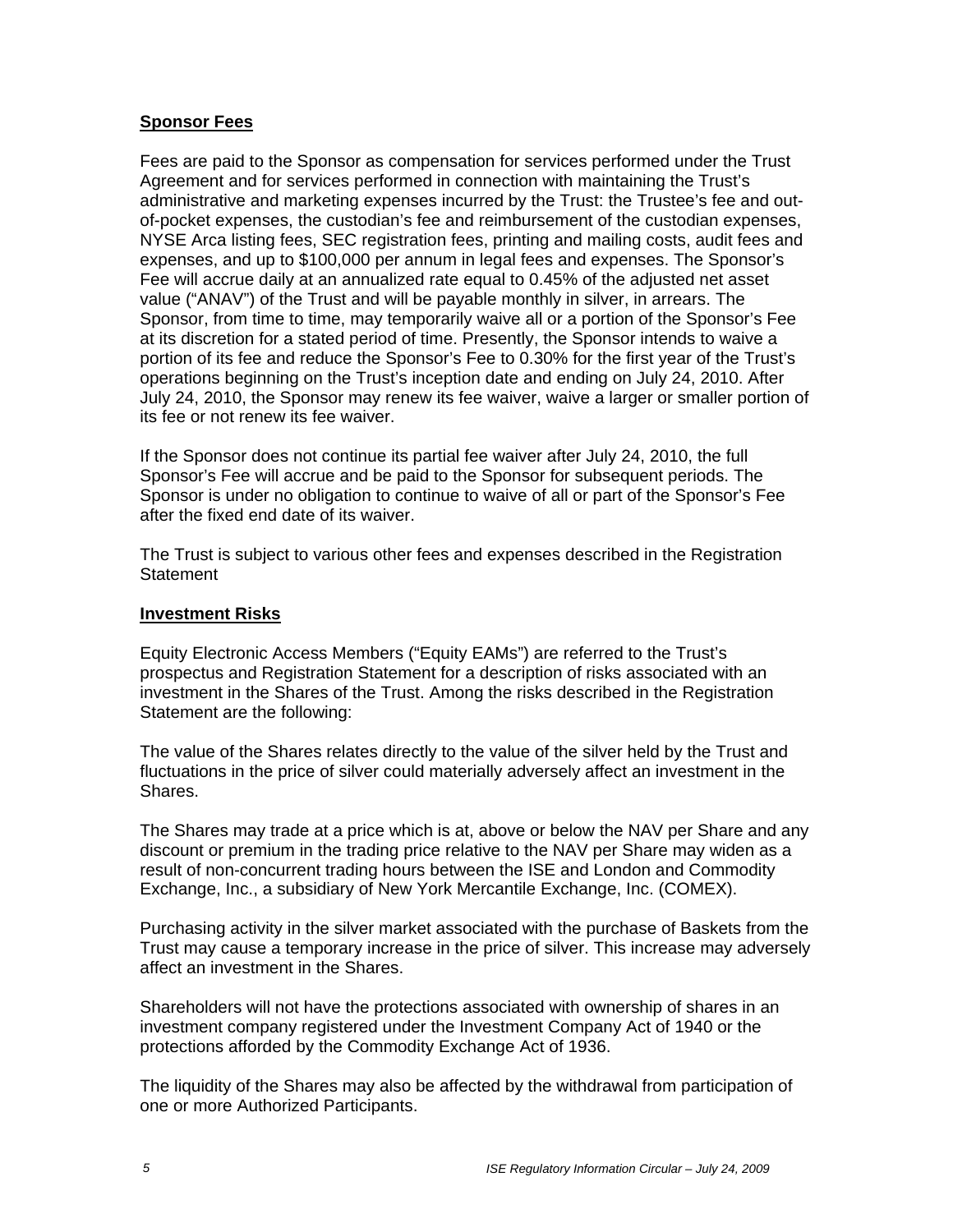Several factors may have the effect of causing a decline in the prices of silver and a corresponding decline in the price of Shares.

The Trust's silver may be subject to loss, damage, theft or restriction on access.

See the Registration Statement for more detail regarding these risks factors and for additional risk factors.

### **Exchange Rules Applicable to Trading in the Shares**

The Shares are considered equity securities, thus rendering trading in the Shares subject to the Exchange's existing rules governing the trading of equity securities.

### **Trading Hours**

Trading in the Shares on ISE is on a UTP basis and is subject to ISE equity trading rules. The Shares will trade from 8:00 a.m. until 8:00 p.m. Eastern Time. Equity EAMs trading the Shares during the Extended Market Sessions are exposed to the risk of the lack of the calculation or dissemination of underlying index value or intraday indicative value ("IIV"). For certain derivative securities products, an updated underlying index value or IIV may not be calculated or publicly disseminated in the Extended Market hours. Since the underlying index value and IIV are not calculated or widely disseminated during Extended Market hours, an investor who is unable to calculate implied values for certain derivative securities products during Extended Market hours may be at a disadvantage to market professionals.

# **Trading Halts**

ISE will halt trading in the Shares in accordance with ISE Rule 2101(a)(2)(iii). The grounds for a halt under this Rule include a halt by the primary market because it stops trading the Shares and/or a halt because dissemination of the IIV or applicable currency spot price has ceased, or a halt for other regulatory reasons. In addition, ISE will stop trading the Shares if the primary market de-lists the Shares.

#### **Delivery of a Prospectus**

Pursuant to federal securities laws, investors purchasing Shares must receive a prospectus prior to or concurrently with the confirmation of a transaction. Investors purchasing Shares directly from the Fund (by delivery of the Deposit Amount) must also receive a prospectus.

Prospectuses may be obtained through the Distributor or on the Fund's website. The Prospectus does not contain all of the information set forth in the registration statement (including the exhibits to the registration statement), parts of which have been omitted in accordance with the rules and regulations of the SEC. For further information about the Fund, please refer to the Trust's registration statement.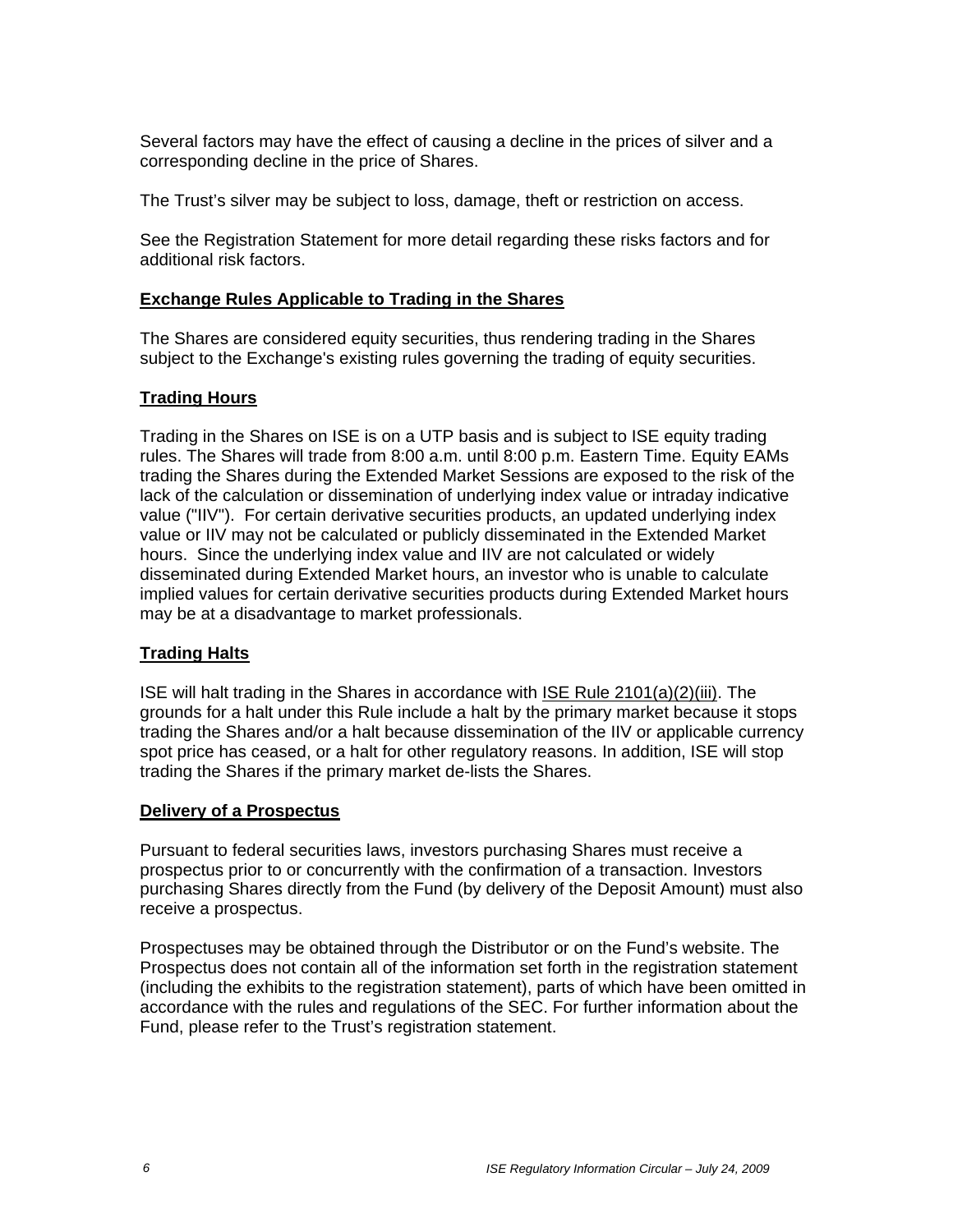### **Exemptive, Interpretive and No-Action Relief Under Federal Securities Regulations**

The SEC's Division of Trading and Markets (formerly, Division of Market Regulation) (the "Division") issued a letter dated June 21, 2006 granting exemptive and no-action relief from certain provisions of and rules under the Securities Exchange Act of 1934, regarding trading in certain exchange-traded derivatively-priced securities. The Trust relies on the relief, described below, granted in the June 21, 2006 letter.

### **Regulation M Exemptions**

Generally, Rules 101 and 102 of Regulation M is an anti-manipulation regulation that, subject to certain exemptions, prohibits a "distribution participant" and the issuer or selling security holder, in connection with a distribution of securities, from bidding for, purchasing, or attempting to induce any person to bid for or purchase, any security which is the subject of a distribution until after the applicable restricted period, except as specifically permitted in Regulation M. The provisions of the Rules apply to underwriters, prospective underwriters, brokers, dealers, and other persons who have agreed to participate or are participating in a distribution of securities, and affiliated purchasers of such persons.

The SEC has granted an exemption from paragraph (d) of Rule 101 under Regulation M to permit persons who may be deemed to be participating in a distribution of Shares to bid for or purchase Shares during their participation in such distribution. The SEC also has granted an exemption from Rule 101 to permit the Distributor to publish research during the applicable restricted period on the Trust's website.

Rule 102 of Regulation M prohibits issuers, selling security holders, or any affiliated purchaser of such person from bidding for, purchasing, or attempting to induce any person to bid for or purchase a covered security during the applicable restricted period in connection with a distribution of securities effected by or on behalf of an issuer or selling security holder. Rule 100 of Regulation M defines "distribution" to mean any offering of securities that is distinguished from ordinary trading transactions by the magnitude of the offering and the presence of special selling efforts and selling methods. The SEC has granted an exemption from paragraph (e) of Rule 102 to permit the Trust and affiliated purchasers to redeem Shares during the continuous offering of the Shares.

**This Regulatory Information Circular is not a statutory Prospectus. Equity EAMs should consult the Trust's Registration Statement, SAI, Prospectus and the Fund's website for relevant information.**